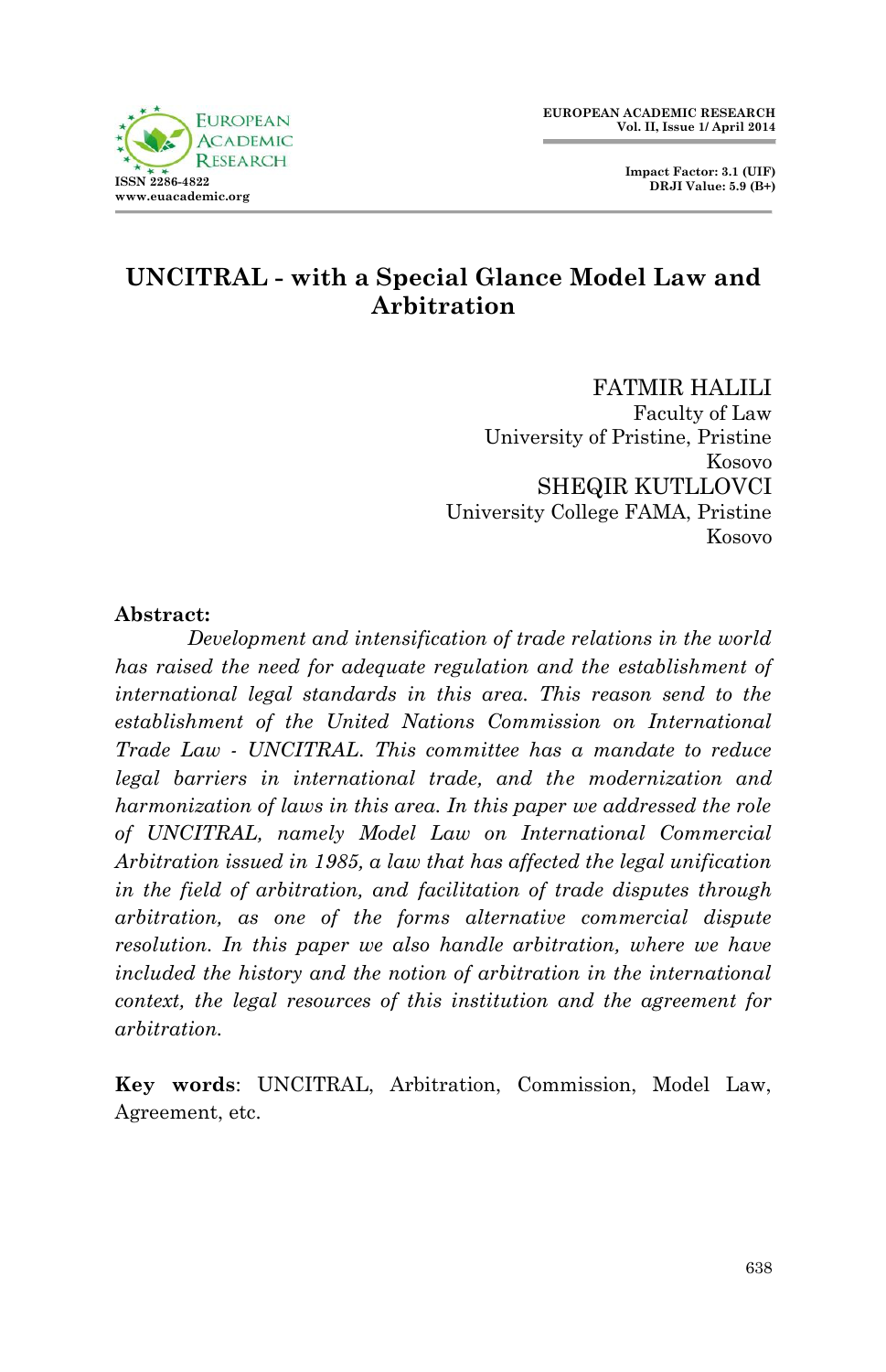# **What is UNCITRAL?**

With the fast development and expansion of world trade in the 1960s, state governments began to realize the need to establish global standards and harmonization and modernization of the diversity of rules across the world. Naturally, countries turned to the United Nations, which in 1966 recognized the need to play an active role in removing legal obstacles to the flow of international trade by establishing the United Nations Commission on International Trade Law - UNCITRAL. Much of the complex network of rules and agreements affecting international trade agreements legal today is achieved through consultation and detailed and lengthy negotiations organized by UNCITRAL. The purpose of the UNCITRAL is to remove or reduce legal obstacles to the flow of international trade and progressively modernize and harmonize trade laws. UNCITRAL also seeks to coordinate the work of organizations active in this type of work to promote acceptance and wider use regulations and legal texts that she develops.

UNCITRAL finds its origins in the 1960s when it began expansion of world trade and the need for a global uniformity of legislation. United Nations Commission on International Trade Law (UNCITRAL) was established by the General Assembly of United Nations resolution 2205 (XXI) of 17 December 1966, and plays an important role in the development of the framework of the implementation of the mandate its to further the progressive harmonization and modernization of international trade law and preparing promoting the use and adoption of legislative and non-legislative instruments in a number of key areas of commercial law<sup>1</sup> . Since its establishment, UNCITRAL has been recognized as the principal judicial organ of the United Nations in the field of international trade law. UNCITRAL in its mandate, coordinating the work of

1

<sup>&</sup>lt;sup>1</sup> A Guide to UNCITRAL Basic facts about the United Nations Commission on International Trade Law, UNITED NATIONS, Vienna, 2013, fq. 1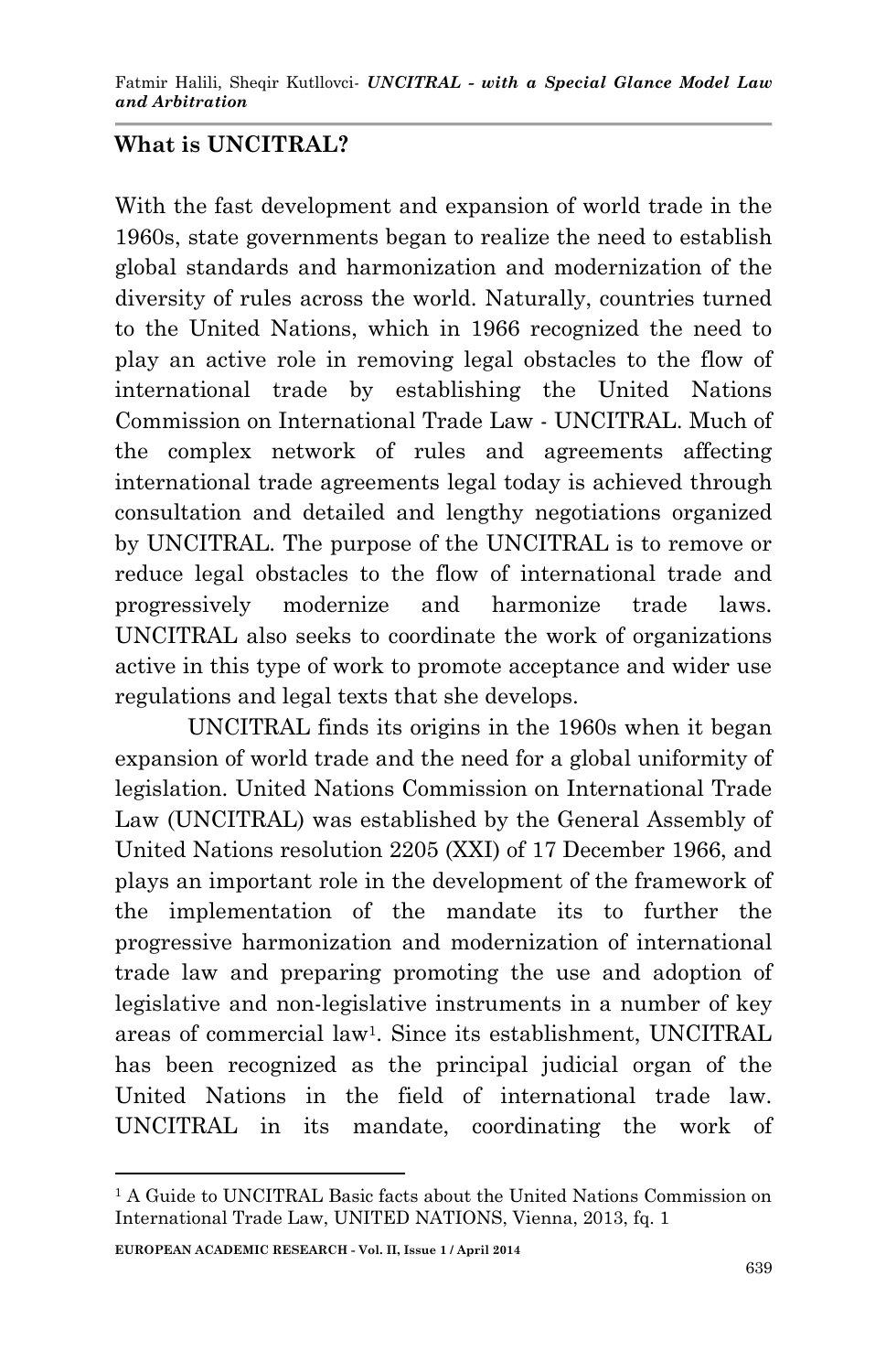organizations active in this field and promote cooperation between them, encouraging wider participation in existing international conventions and wider acceptance of existing laws and uniform models, preparing and promoting the adoption of conventions new international model laws and uniform laws and promoting the codification and wider acceptance of international trade terms, provisions, customs and practices, in cooperation, where appropriate, with organizations operating in this field, promoting and roads means of ensuring a uniform interpretation and implementation of international conventions and uniform laws in the field of international trade law<sup>2</sup> etc.

UNCITRAL members are elected from among the member states of the United Nations and representing traditions and levels of economic development in various legal levels. Of the 29 countries it was expanded by the General Assembly of the United Nations in 1973 to 36 states and again in 2002 in 60 countries<sup>3</sup>.

The work of UNCITRAL is organized and developed in three levels. The first level is self UNCITRALI, often referred to as the Commission, which works through an annual plenary session. The second level is the work of intergovernmental groups, which greatly undertake the development of themes for the work program of UNCITRAL, while the third is the secretariat, which assists the Commission and its working groups in the preparation and development their work<sup>4</sup> .

# **UNCITRAL Model Law**

UNCITRAL on his way towards reducing legal barriers in international trade in 1985 has issued the model law on international commercial arbitration. "Model Law is designed to assist states in reforming and modernizing their laws on

1

<sup>2</sup> Ibid pp. 1, 2

<sup>3</sup> Ibid p. 2

<sup>4</sup> Ibid p. 5

**EUROPEAN ACADEMIC RESEARCH - Vol. II, Issue 1 / April 2014**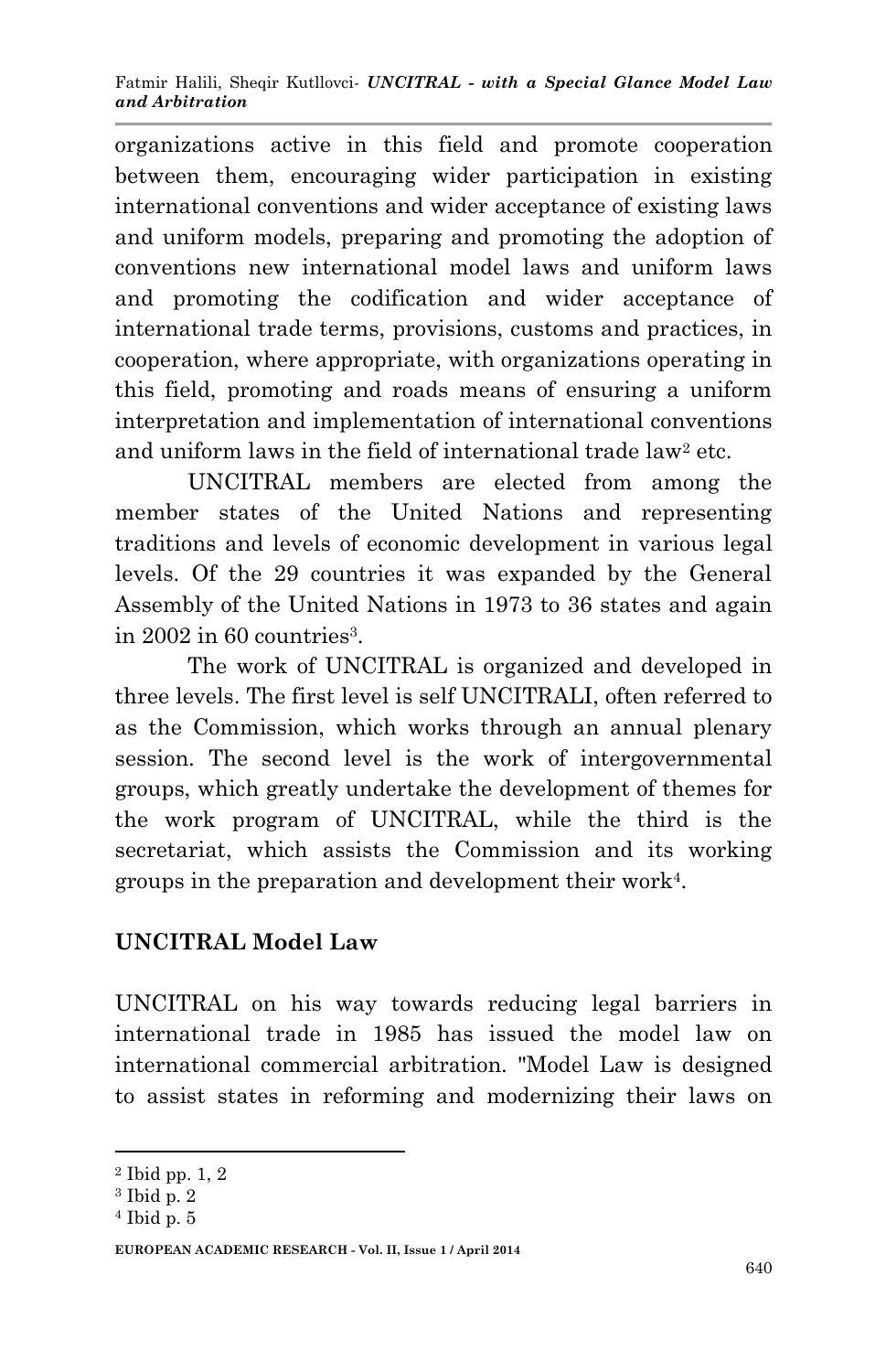arbitral proceedings in order to take into account the special characteristics and needs of international commercial arbitration. It covers all stages of the arbitral process from the arbitration agreement, the composition and jurisdiction of the arbitral tribunal and the extent of judicial intervention through the recognition and enforcement of arbitral award. It reflects worldwide consensus on key aspects of international arbitration practice having been accepted by states, regions and different legal systems or economic world"<sup>5</sup> . Since the approval model law on arbitration is amended and supplemented, and today almost all countries of the world have also adapted their laws to arbitration, in this case Kosovo when issuing the arbitration law in 2007, whole has adopted the model law UNCITRAL.

Model Law regulates basic issues ranging from the arbitration agreement, where includes the definition and form of arbitration agreement, the composition of the arbitral tribunal, including the number of arbitrators, the appointment of arbitrators, etc.; jurisdiction of the arbitral tribunal, administration of arbitration proceedings , including equal treatment of the parties, the determination of rules of procedure, the place of arbitration, the arbitration language etc. the decision and the outcome of the procedure, recognition and enforcement of decisions and other issues.

According to Article 1, this law applies to international commercial arbitration, subject to any agreement in force between the state and any other state or states<sup>6</sup>. The term "trade" (commercial) used in the law is not explained directly in its provisions, but only noted in footnote stating "the term *trade*, should be given a wide interpretation so as to cover matters arising from reports commercial nature, whether contractual or not. The term "commercial" should be given a

<sup>5</sup> See website UNCITRAL [http://www.uncitral.org/,](http://www.uncitral.org/) the link: http://www.uncitral.org/uncitral/en/uncitral\_texts/arbitration/1985Model\_arbi tration.html

<sup>6</sup> See: Article 1 of and UNCITRAL Model Law on International Commercial Arbitration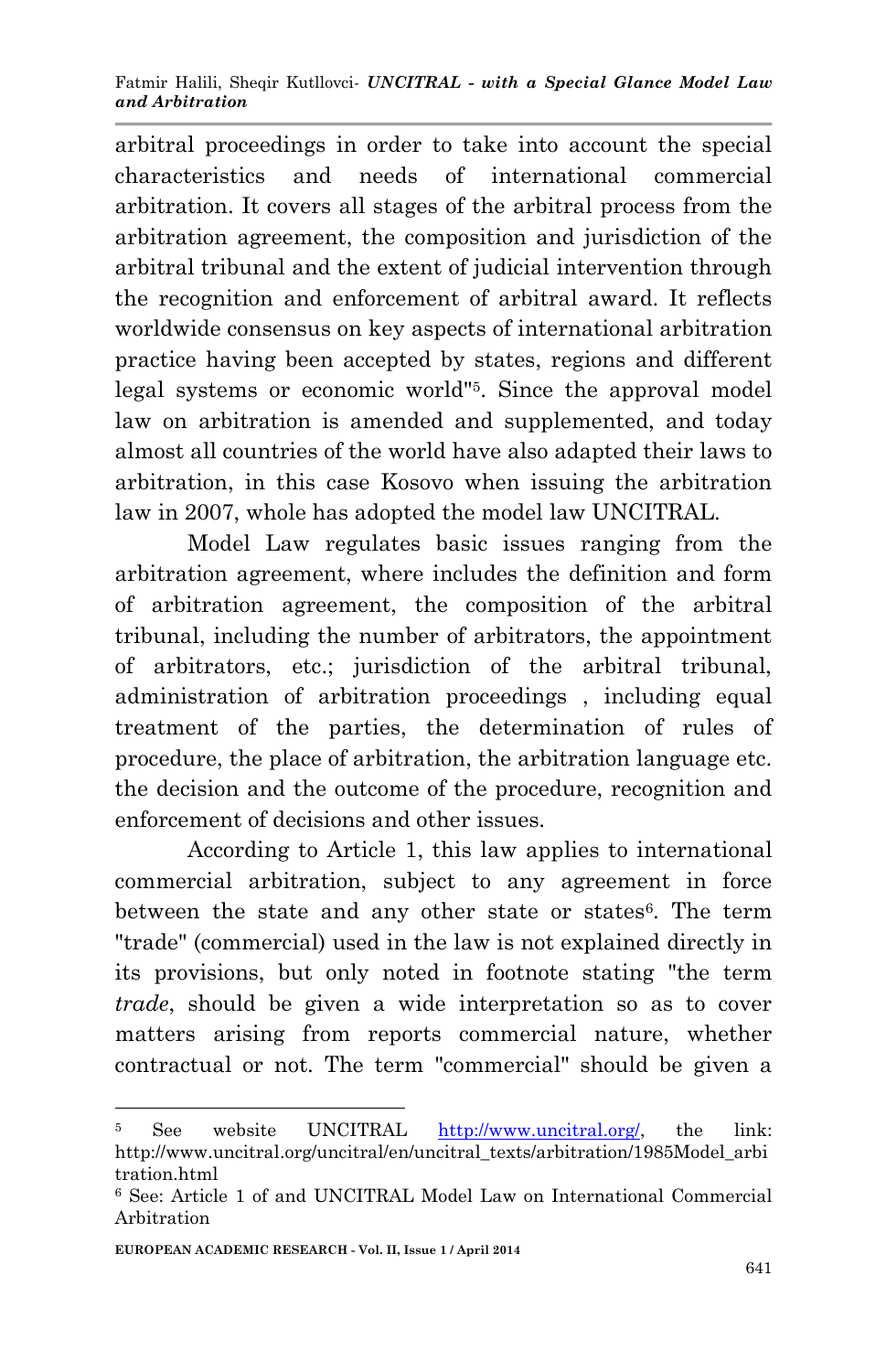wide interpretation so as to cover matters arising from all relationships of a commercial nature, whether contractual or not. Relationships of a commercial nature include, but are not limited to, the following transactions: any trade transaction for the supply or exchange of goods or services; distribution agreement; commercial representation or agency; factoring; leasing; construction of works; consulting; engineering; licensing; investment; financing; banking; insurance; exploitation agreement or concession; joint venture and other forms of industrial or business cooperation; carriage of goods or passengers by air, sea, rail or road"<sup>7</sup> . From this it follows that the term trade in this case is required to be interpreted in a broader context that includes various commercial transactions in the international economy and not be limited only in terms of trade. It also tells us that arbitration is an institution that solves various economic disputes, depending on the agreement of the parties.

### **Arbitration - General Reviews**

It's hard to say the exact origin of arbitration, but documented that they have started to be used very early, since the slave states. Both the Quran and the Bible divine books provide references for the resolution of disputes through arbitration and mediation<sup>8</sup>, in addition, arbitration is also mentioned in Greek mythology<sup>9</sup> .

The development of arbitration as an alternative means of resolving commercial disputes, both in terms of internal (state) and externally (international), went on to achieve a high level of use by different businessmen to settle disputes their

<sup>7</sup> See, footnote 2, on the UNCITRAL Model Law on International Commercial Arbitration

<sup>8</sup> Nicola White, LLB, LLM (DUB) attorney-at-Law (NY). 2008. Alternative Dispute Resolution, 23.

<sup>9</sup>Steven C. Bennett. 2002. *ESQ-Arbitration-essential concepts.* NLP IP Company, American Lawyer Media, 9.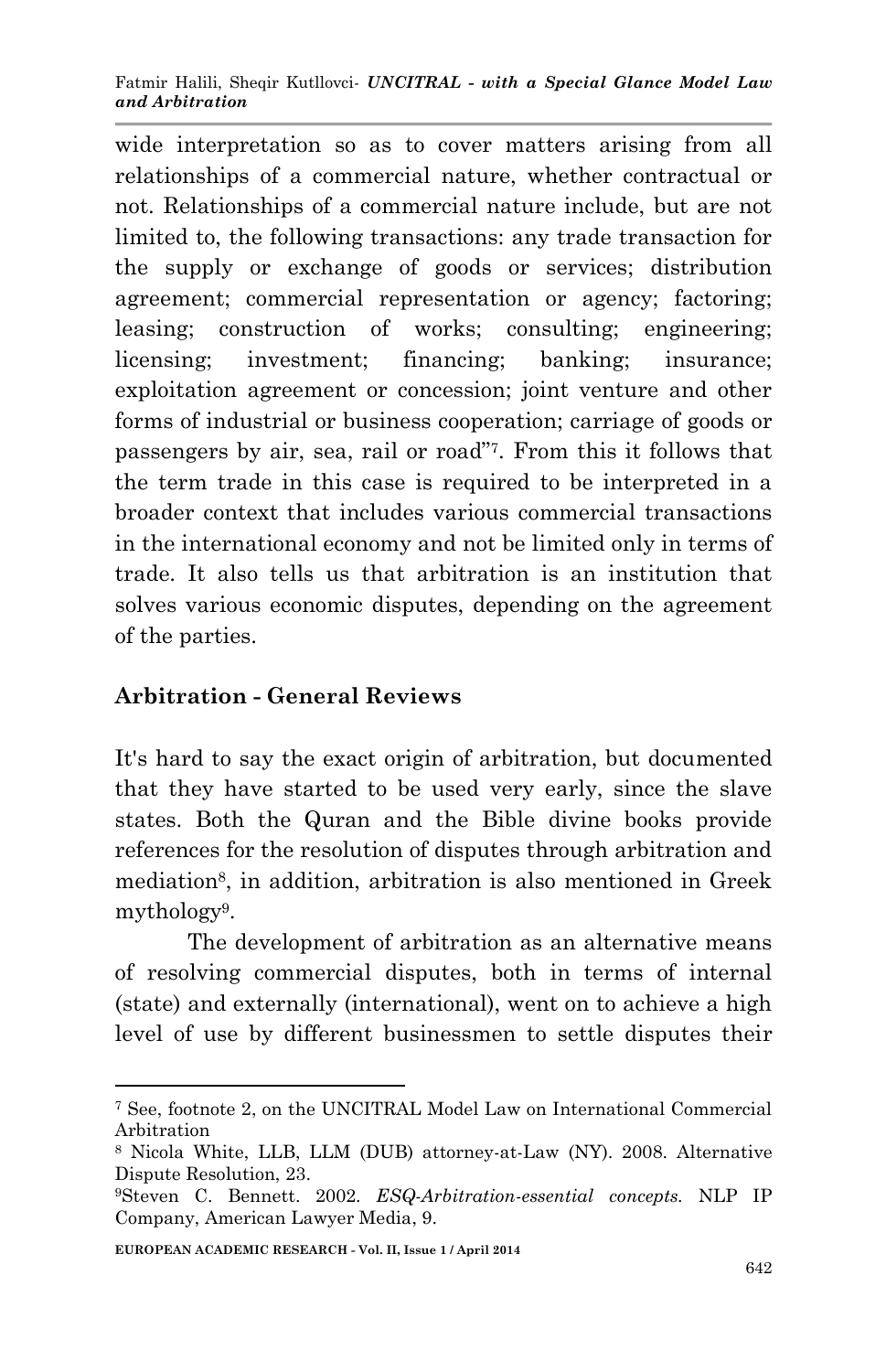trade by without arbitration as a more efficient way of resolving commercial disputes. Parties usually opt for arbitration because the arbitration have some advantages in comparison with the courts, for example, they make a faster resolution of disputes, arbitrators are chosen by the parties themselves and have different professional fields which guarantee a better survey of the issue, lower costs, arbitration proceedings are generally private, flexible rules, etc. This method of resolving trade disputes has continually evolved and today the international commercial arbitration has become the method of resolving disputes which international trade is done efficiently and faster taking decisions binding on the parties<sup>10</sup>. Various authors such as Bennett, Born, Redfern, Hunter, Bales etc. in their works depict various occasions of dispute settlement through arbitration, not only in business but also in various disputes. These authors cite King Solomon as a famous arbitrator in resolving different disputes, as Philip the second of Macedonia who use arbitration in disputes in the field of peace treaties with the city-states of southern Greece<sup>11</sup>etc.

Arbitration as an alternative method of resolving disputes, paving the way easier and more convenient to find a solution that goes in favor of the parties. As Kalia highlight "arbitration appears more and more as a means of rapid less costly for the trial of an issue than the ordinary courts, and also as a tool for achieving true justice, while eliminating, or abnormalities occurring inadequacies during the trial by a judge of the ordinary"12. Therefore, the importance of arbitration in social life will be of general interest to businesses. This is evidenced in the way that scientific interest for the study of this legal institute has especially increased during the last decades of the last century, and which continues today.

<sup>-</sup><sup>10</sup>Alan Redfern and Martin Hunter. 2004. *Law and Practice of International Commercial Arbitration*. Sweet & Maxwell London NU3 3PF, 1.

<sup>11</sup> See more extensively: Richard A. Bales. 1997. *Compulsory Arbitration-the grand experiment in employment*. Cornell University Press, 5.

<sup>12</sup> Ardian Kalia. 2010. *International Private Law*. Tirane, 336.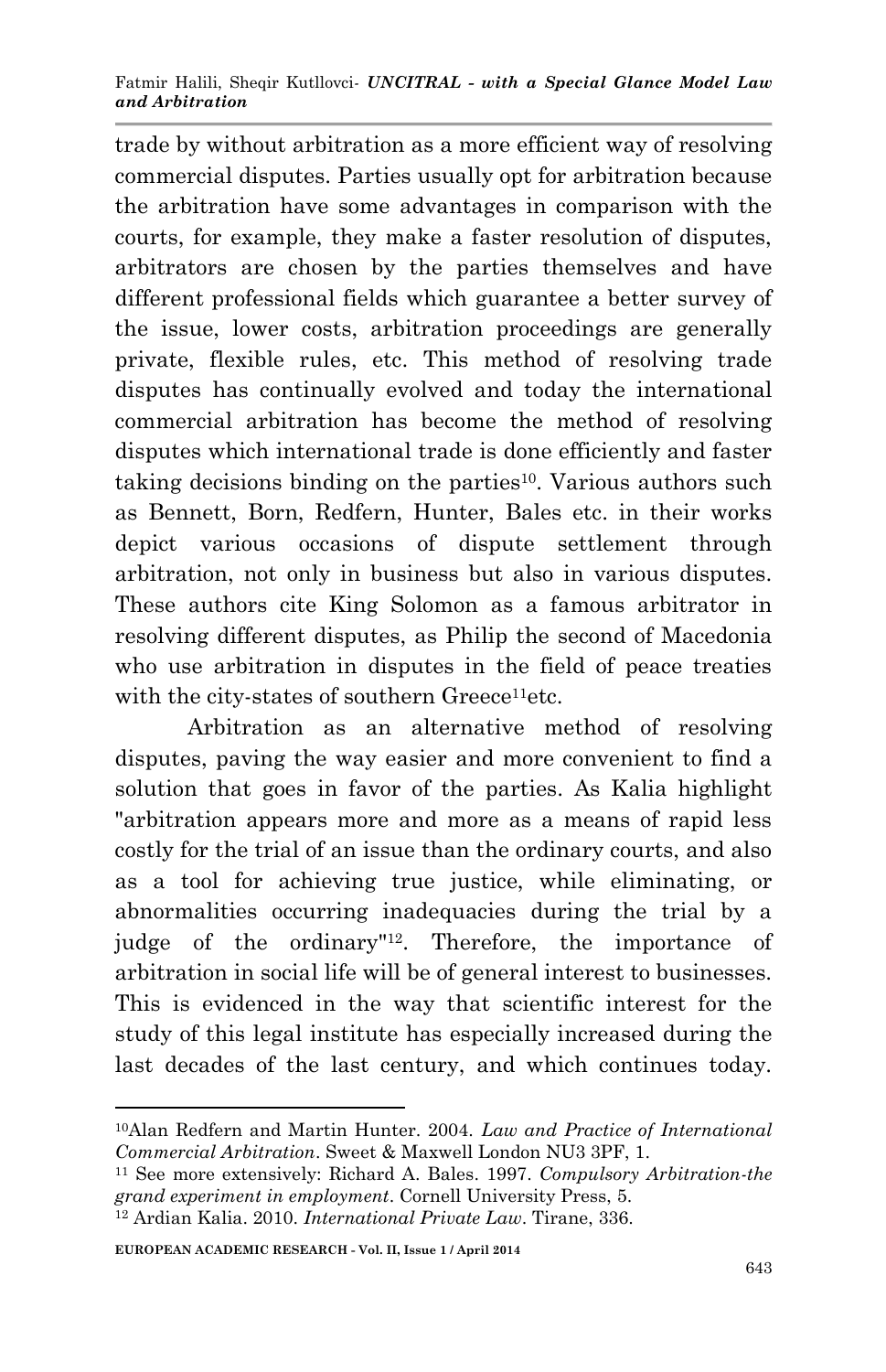International trade disputes arbitration not resolving on behalf of the state. Key element on which based the arbitration in its work to resolve disputes, is the agreement of the parties which is the fundamental law of arbitration work.

The term international commercial arbitration means an arbitrator or arbitrators body (which must always be to) elect to resolve the dispute or trade disputes in international trade, as this term is also used to distinguish domestic commercial arbitration13. Officially, the term International Commercial Arbitration could be worth it just to arbitration that is organized in accordance with the Convention on International Commercial Arbitration of Europe which was signed in Geneva on 21 April 1961, but in practice the notion International Commercial Arbitration means any arbitration for the resolution of international commercial disputes which does not belong to an internal legal system. In legal doctrine of international commercial arbitration separated four important features: the agreement for arbitration, choice of arbitrators, the arbitral tribunal's decision and execution of the decision<sup>14</sup>.

Intensification of economic relations between states, as well as the rapid development of science and technology, and more and more specialization and complexity of different economic branches, see arbitration as an institution more efficient and convenient in trade dispute15. The foundation for the expansion of arbitration is located exactly in the intensification of international trade exchange trade then in the development of global proportions, recently the world has become practically "neighbors" because modern communication tools have offered a state with another state when not in direct

<sup>13</sup> Vilim Gorenc. 2006*. Fundamentals of business law statutory and contractual.* Pristine: University College Victory, 305

<sup>14</sup> Alan Redfern and Martin Hunter. 2004. *Law and Practice of International Commercial Arbitration.* Sweet & Maxwell London NU3 3PF*,* 5

<sup>15</sup> Mehdi Hetemi. 2007. *International Trade - Commercial Law*. Pristine, 417,418.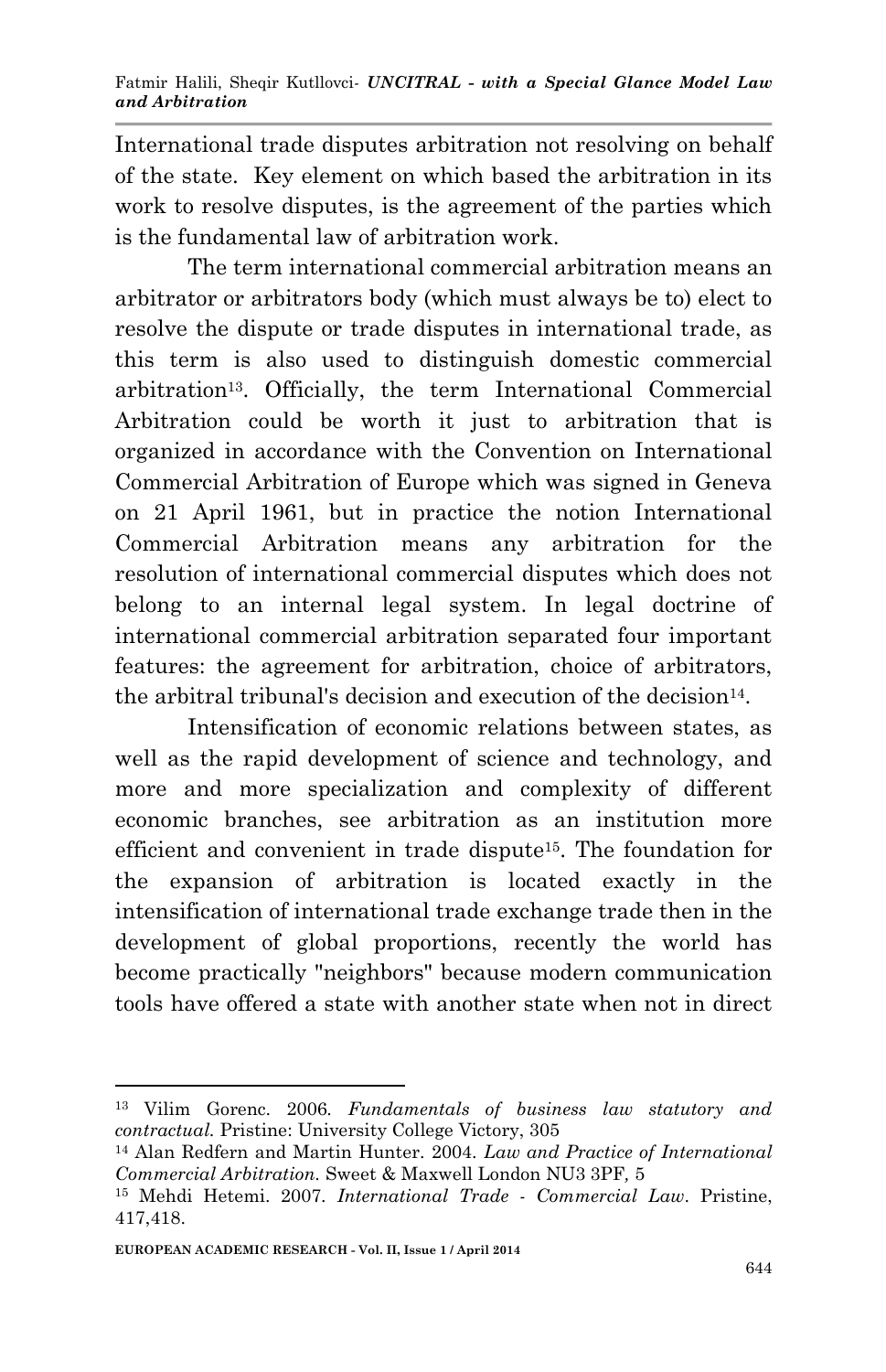neighborhood16. Entities that enter into agreement for arbitration may be physical persons and legal persons belonging to different countries. Different nationality or domicil of entities in commercial disputes, who determined that their dispute or disputes resolve through arbitration, and arbitration also give the international character<sup>17</sup>.

# **The notion of Arbitration**

In legal science there are different opinions about the notion of arbitration. A group of authors, without excluding the distinguished authors such as Born, Bennett, etc. Gorenci consider arbitration as an alternative form of trade disputes, a way of resolving disputes outside the regular court system. According to their arbitration is a classic form of alternative dispute resolution involving a sequence of actions for private solutions to trade disputes, characterized by agreement of the parties, independence, and non-governmental decision-making.

Other authors Miller, Macneil etc. consider arbitration as a private institution for resolving trade disputes between two or more persons. These authors interpret international commercial arbitration exclusively and intentionally or unintentionally not distinguish between international commercial arbitration and arbitration in domestic law, as well as the distinction between international commercial arbitration and arbitration in public international law. Several other authors also make a distinction between international commercial arbitration of private law and arbitration in public international law, for example, the famous author Jezdiq makes such a distinction noting that arbitration in the review of internal disputes on the basis of rules of civil law, arbitration and public international law resolve disputes under relevant

<sup>16</sup> Alexander J. Belohlavek. 2011. "The Legal Nature of International Commercial Arbitration and the Effects of Conflicts between Legal Cultures." *Law of Ukraine* 2: 18-26.

<sup>17</sup> Riza Smaka. 2007. *Business Law*. Pristine, 491.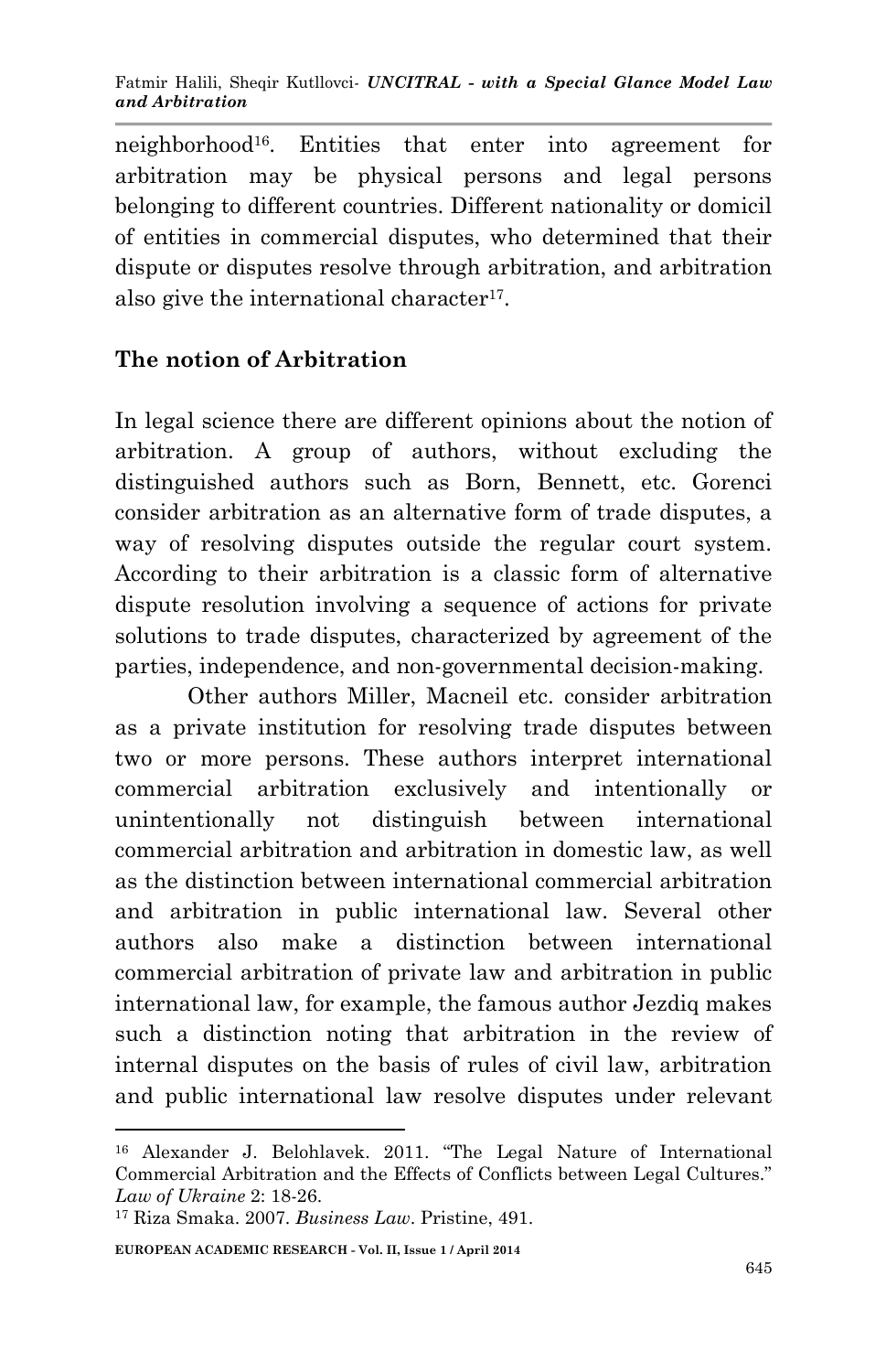principles of public international law, foreign trade arbitration rule as foreign trade disputes are reviewed based on the principles of private international law<sup>18</sup> .

The legal literature attempts for the appointment of elements that contained in the notion of international commercial arbitration. As such elements are: the need for functioning of arbitration agreement (contract) in writing of the parties, which is entrusted with dispute resolution arbitration, that resolve international disputes, they are institutions of international law<sup>19</sup> etc. According to the European Convention on International Commercial Arbitration with the phrase "arbitration" means not only the resolution of disputes by arbitrators appointed for certain cases (ad hoc arbitration) is the resolution of disputes by arbitration permanent<sup>20</sup>. International commercial arbitration is an institution that resolves international commercial disputes where the subject in dispute can be physical and legal persons of different countries, based on the agreement of the parties on the basis of which is established by applying the right set of people parties in their agreement.

# **Legal sources of arbitration**

-

International commercial arbitration is usually treated under private international law (which belongs to the subject) which regulates private juridical relations with international element, therefore, also its resources in formal legal terms are both diverse: national resources and international<sup>21</sup>, therefore, the sources of international commercial arbitration are both diverse national and international sources.

<sup>18</sup> Mihail Jezdiq. 1979. *International Private Law II,* Rilindja, Pristine, 137.

<sup>19</sup> Gary B. Born, 2001. *International Commercial Arbitration, Commentary and Materials*. Kluwer Law International, 1.

<sup>20</sup> European Convention on International Commercial Arbitration, Geneva, 21 April 1961, Article 1.2 point B.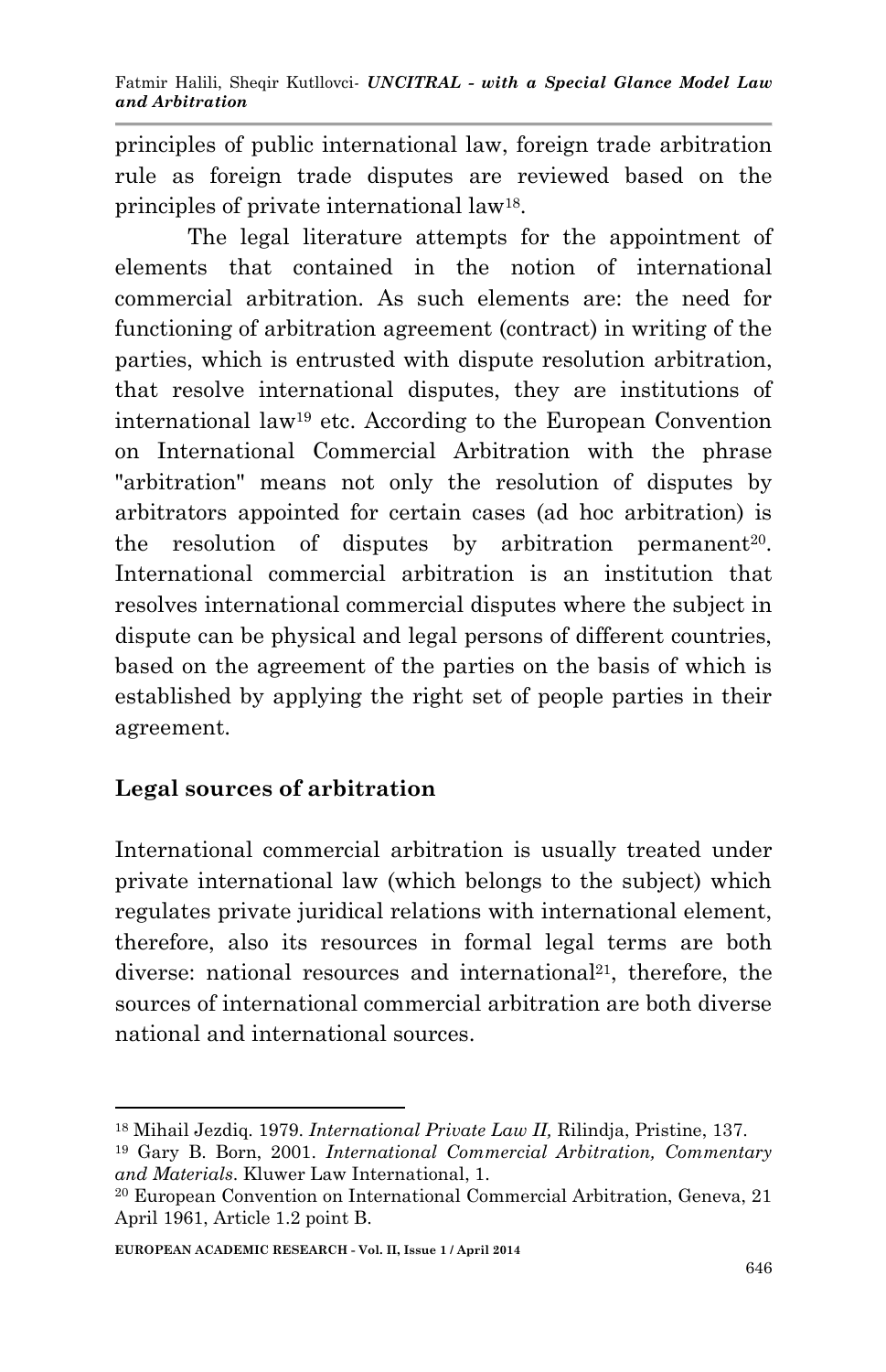#### *National resources*

The parties have complete freedom in determining which law will apply to resolve their dispute through arbitration. In the arbitration agreement the parties may stipulate arbitration law of any particular State. From this, it follows that national arbitration laws pose a direct source of the right to arbitration. It should be mentioned that the issue of arbitration is regulated by a special law in most states of the world, but in some countries the issue of arbitration provided under the code of civil procedure as example case in France where the arbitration proceedings governed by civil procedure codes, or Italian civil procedure code of arbitration procedure is governed by Article 806 to 840 etc. In the U.S., arbitration is regulated by federal and state laws. The main federal Act, the Federal Arbitration Act, was enacted in 1925 and since then has been amended several times<sup>22</sup>.

#### *International sources*

International sources of international commercial arbitration are multilateral conventions such as: the Convention of New York in 1958 on the recognition and enforcement of foreign arbitral awards, the Convention on International Commercial Arbitration of Europe signed in Geneva on April 21, 1961 The law also UNCITRAL model rules of UNCITRAL arbitration rules of the international Chamber of Commerce which was established in Paris in 1923 and has played an important role in promoting international laws etc. and bilateral conventions which are the most frequent among related countries.

#### **Arbitration Agreement**

**.** 

When talk for arbitration regardless of the type of arbitration

**EUROPEAN ACADEMIC RESEARCH - Vol. II, Issue 1 / April 2014**

<sup>21</sup> Hajredin Kuçi and Asllan Bilalli. 2008. *International Private Law*, Pristine, 69

<sup>22</sup> Edward Brunet, Richard E. Speidel, Jean E. Sternlight, Stephen J. Ware. 2006. *Arbitration Law in America. A critical assessment.* Cambridge University Press, 25.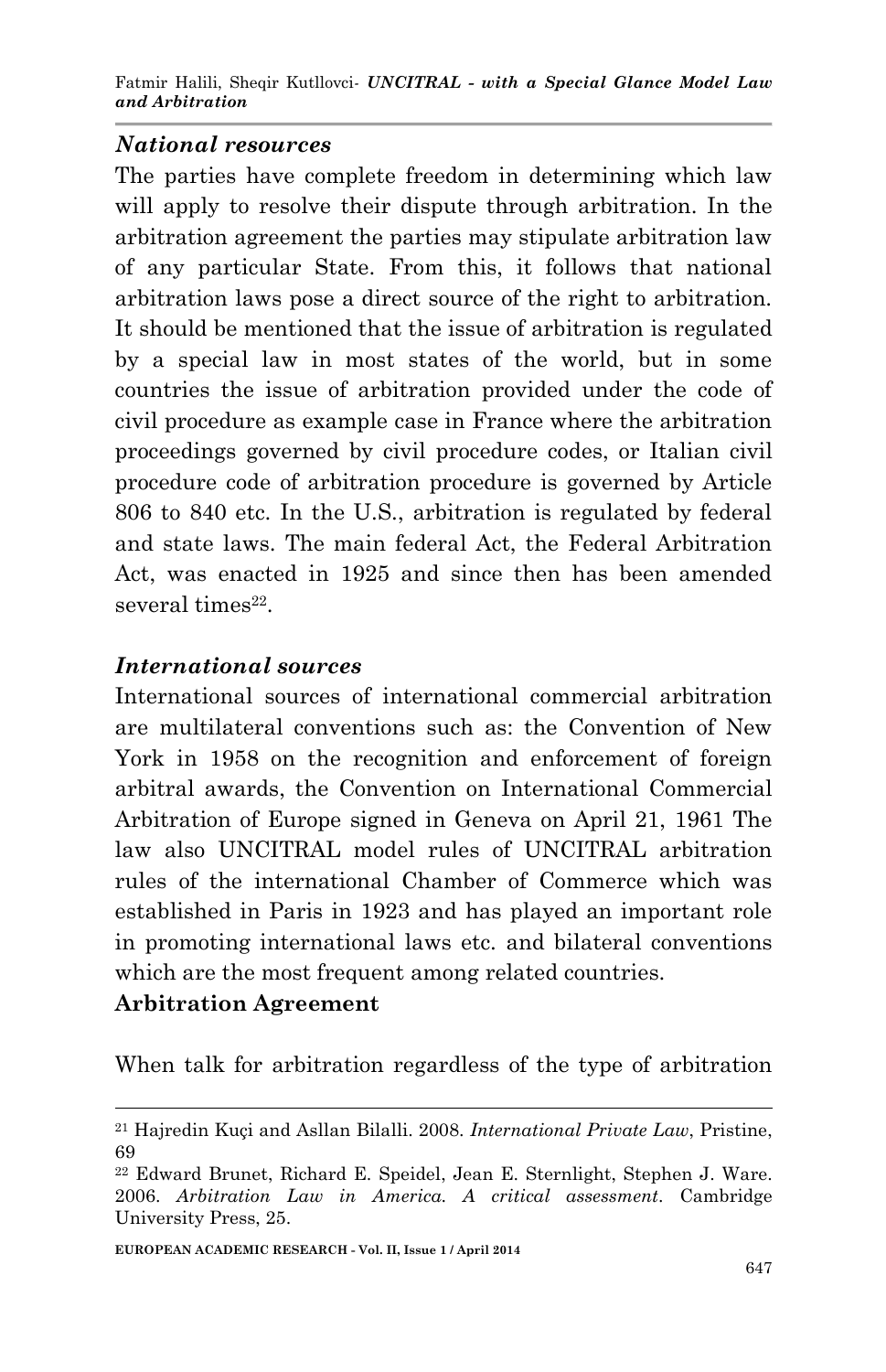(institutional or ad hoc arbitration), and talk about whether domestic or international arbitration, important place has the arbitration agreement. First of all, arbitration established under the agreement, in reality, without the consent of the two parties can not exist nor arbitration. This means that the parties agree is a fundamental condition for arbitration. Whatever the attitude of states for domestic and international arbitration, again all legal systems recognize of the parties consent expressed in the agreement. Kosovo law for arbitration, by adjusting the rules of UNCITRAL Model law, defines arbitration agreement as "an agreement reached between two or more persons, that some or all legal disputes which have arisen or which may arise among them, shall be subject to arbitration" (see: Article 2).

In the arbitration agreement the parties express their consent to the dispute which has arisen or will arise in the future to be resolved through arbitration rather than state court. In addition, the importance of the agreement for arbitration is also in agreement that sets out the rules of procedure in relation to choice of substantive law that will enforce arbitration, the place or seat of arbitration, the language they will use arbitration etc. The arbitration agreement has another importance, it is also a formal source of law of arbitration because it is an act that obliges arbitration.

#### *Form of arbitration agreement*

Universally, is accepted that the arbitration agreement be in writing. The New York convention to the recognition and enforcement of foreign arbitration decisions, 1958, in Section 2 provides: "every one of the contracting states accept the agreement in writing" under this Convention, each State Party is required to arbitration agreement to recognize the written agreement. In the same way, has foreseen the UNCITRAL Model law, which says: "an agreement is in writing if it is contained in a document signed by the parties or in an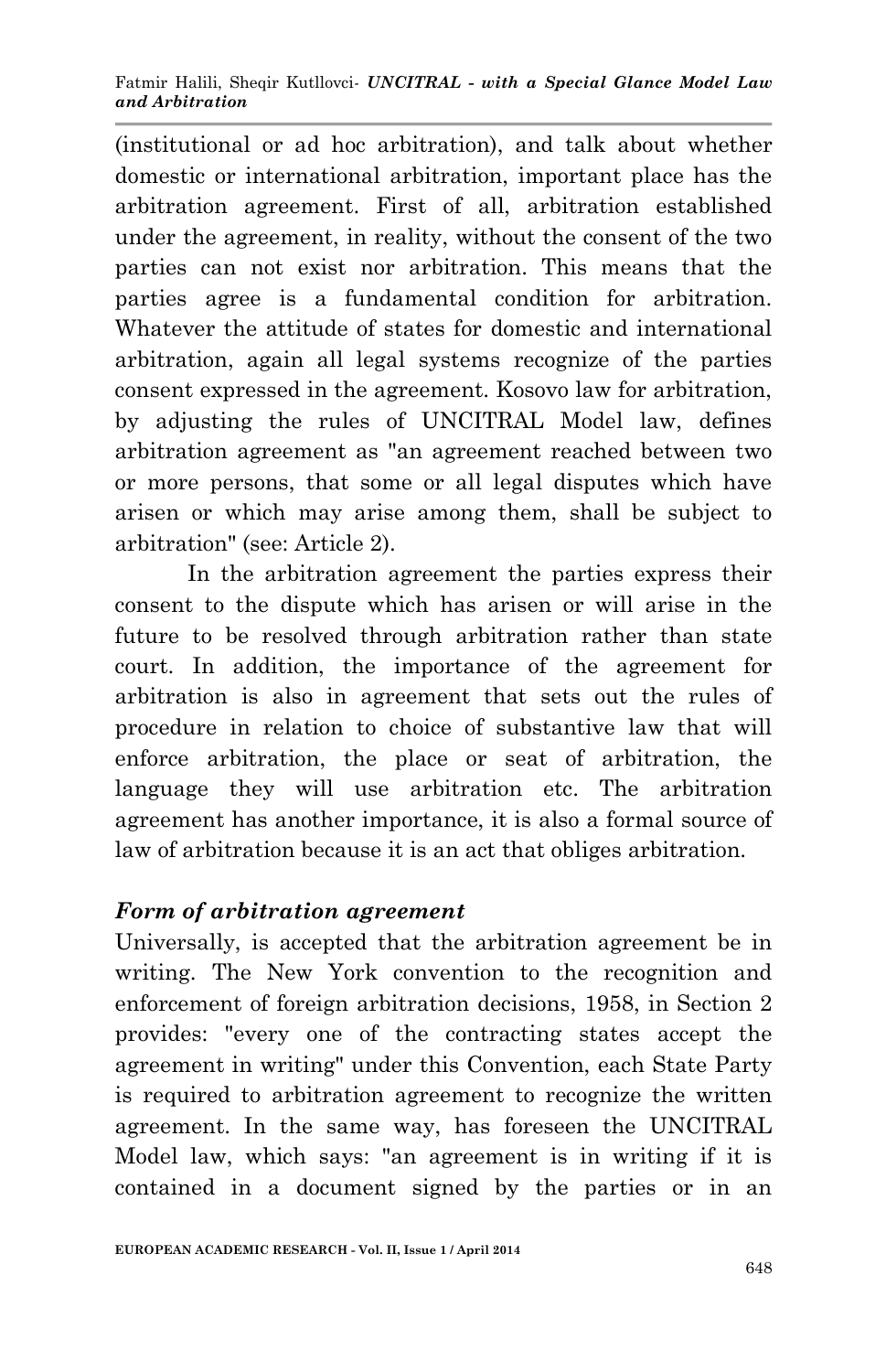exchange of letters, fax, telegrams or other means of telecommunication which provide a registration of the agreement<sup>23</sup>. The most significant effect of the arbitration agreement is the birth of obligations between the parties to be bound by the decision of the arbitrators, and meanwhile, to prevent parties to set in motion a national judge<sup>24</sup>.

### *Validity of arbitration agreement*

Two issues that pose a particular importance is the existence or not of an arbitration agreement and the validity of the arbitration agreement, especially when we are dealing with competent authority to decide on this matter: arbitration or court.

Convention of New York does not specify who should decide on the validity and existence of the arbitration agreement. The UNCITRAL Model Law, highlights that the arbitral tribunal may decide for its own jurisdiction in the case and that a court before which presented a case dealing with an arbitration agreement must refer the parties to arbitration<sup>25</sup>. Kosovo law on arbitration in Article 7 highlights: "the court before which an action is brought on a matter, which is subject to arbitration shall dismiss the claim, if the defendant in his statement of defense invoked the arbitration agreement unless the court finds that the arbitration agreement is invalid or that the disputed issue is not covered by the arbitration agreement ", while Article 14.1 highlights that it is a matter of the arbitral tribunal to decide on the validity of the arbitration agreement and whether it is competent for resolution of the dispute which is submitted. From these two provisions clearly shows that the issue of the existence (if an agreement is void and unenforceable) is under the jurisdiction of the court, while issues relating to the validity of the arbitration clause shall be

1

<sup>23</sup> Ligji Model i UNCITRAL-it, neni 7.2

<sup>24</sup> Ardian Kalia. 2010. *E Drejta ndërkombëtare private*. Tiranë, fq.355.

<sup>25</sup> UNCITRAL Model Law, article 16 and article 8.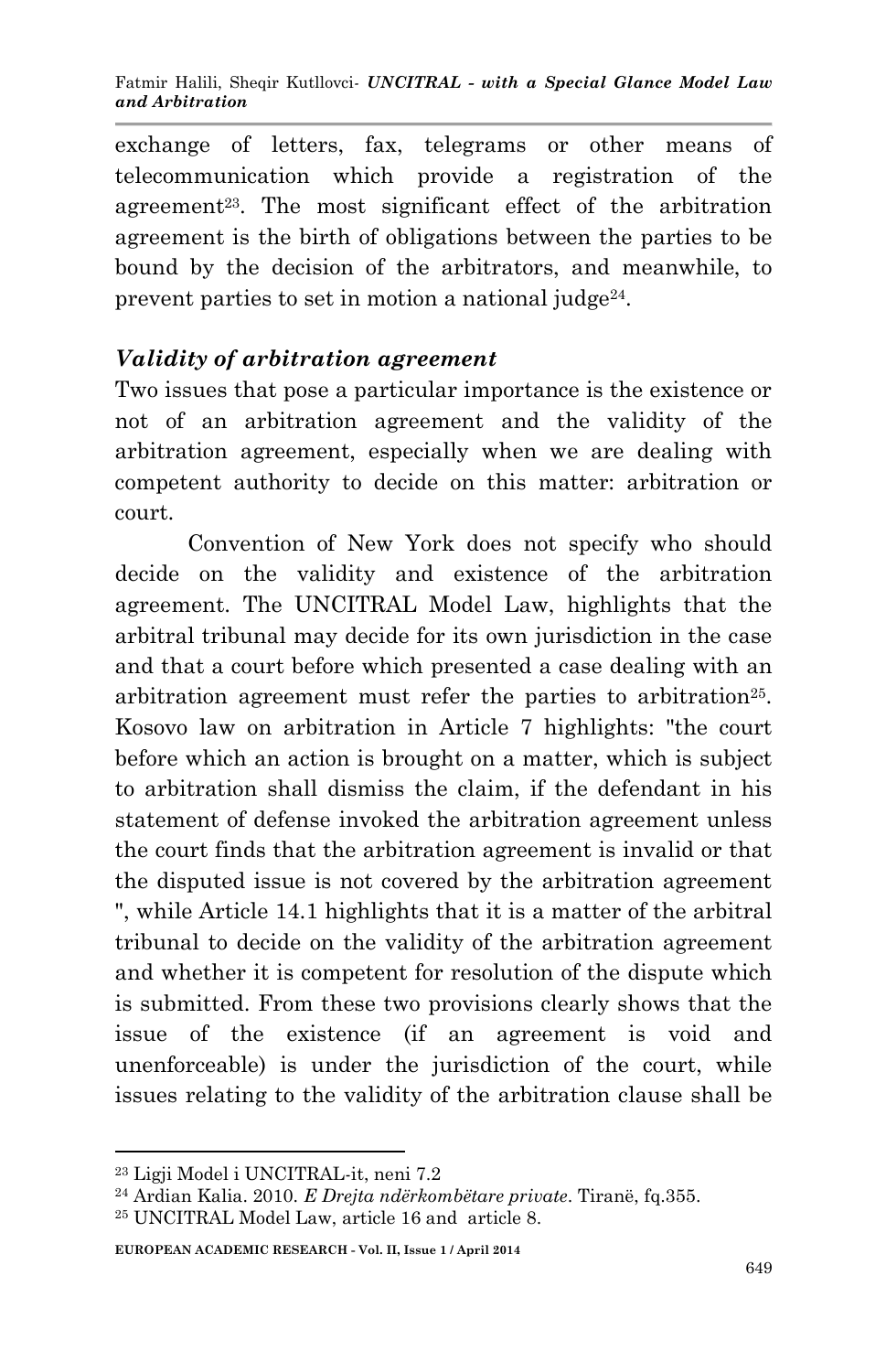determined by the arbitral tribunal. Therefore, the law is quite clear that asking the court to reject any request as invalid if there is a valid arbitration agreement. However, if the court finds that the agreement is void and unenforceable, it is not obliged to refer the matter to arbitration.

### **Conclusions**

United Nations Commission on International Trade Law - UNCITRAL was established in 1966 by the General Assembly of United Nations resolution 2205 (XXI). Since from this time UNCITRAL has played a major role in the modernization and harmonization of international trade law. In this regard UNCITRAL has encouraged acceptance and wider use regulations and legal texts that it develops. With the approval of the Model Law on International Commercial Arbitration 1985, has urged states to enact their own laws to arbitration in accordance with the law and in this way has helped to ease the resolution of international commercial disputes through arbitration as an alternative form of resolution disputes. Nowadays arbitration plays a major role in international trade resolution dispute, being considered as a more efficient, faster and cheaper cost than the courts. International commercial arbitration is an institution that resolves international commercial disputes where the subject in dispute can be physical and legal persons of different countries, based on the agreement of the parties on the basis of which is established by applying the right set of people parties in their agreement. The development of arbitration as an alternative means of resolving commercial disputes, both in terms of internal (state) and externally (international), went on to achieve a high level of use by different businessmen to settle disputes their trade saw arbitration as a more efficient way of resolving commercial disputes. Parties usually opt for arbitration because the arbitration have some advantages in comparison with the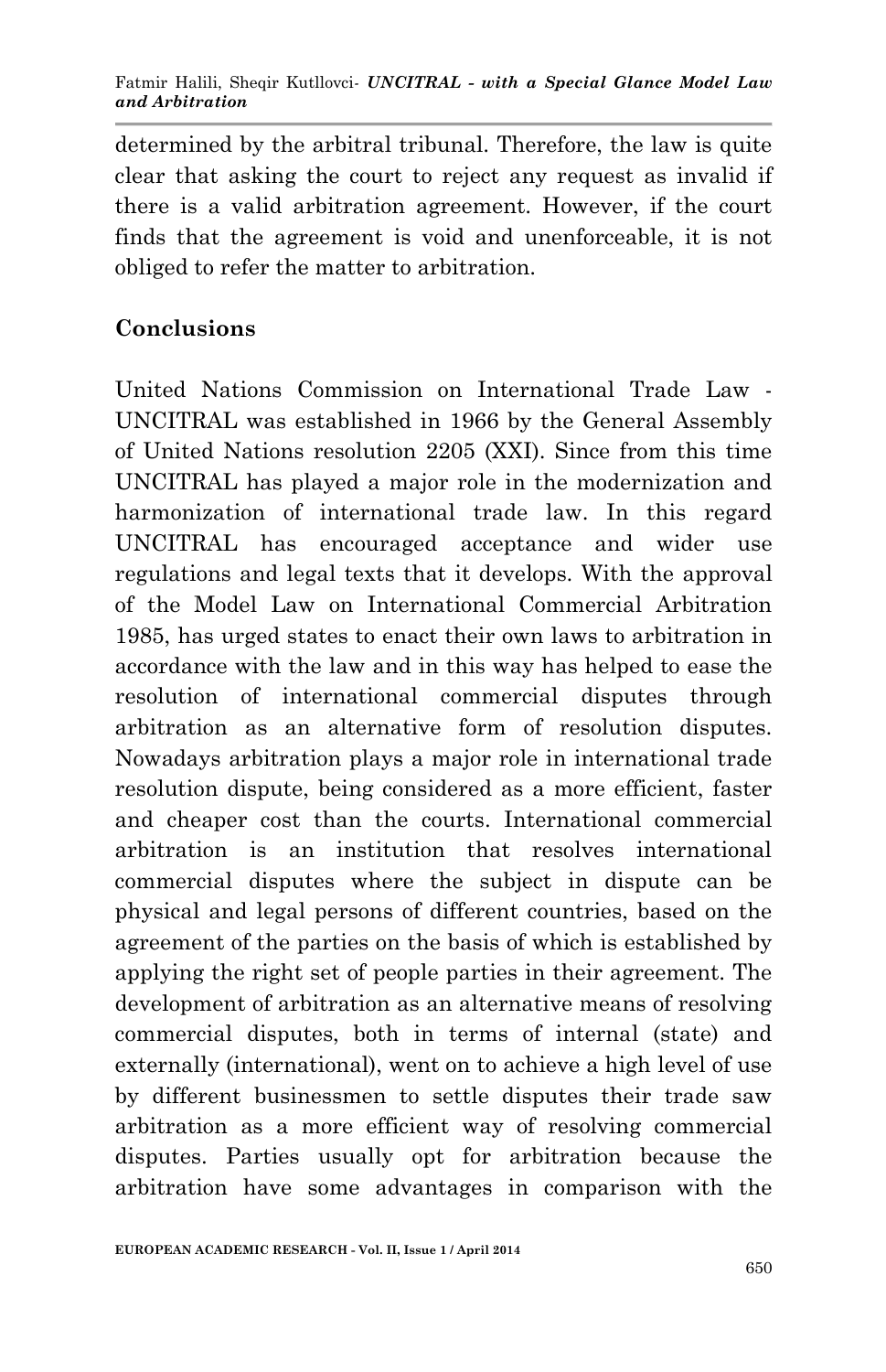courts, eg they make a faster resolution of disputes, arbitrators are chosen by the parties themselves and have different professional fields which guarantee a better survey of the issue, lower costs, arbitration proceedings are generally private, flexible rules, etc..

### **BIBLIOGRAPHY:**

- Bales, Richard A. 1997. *Compulsory Arbitration-the grand experiment in employment*. Cornell University Press.
- Belohlavek, Alexander J. 2011. "The Legal Nature of International Commercial Arbitration and the Effects of Conflicts between Legal Cultures." *Law of Ukraine* 2: 18-26.
- Bennett, Steven C. 2002. *ESQ-Arbitration-essential concepts.* NLP IP Company, American Lawyer Media.
- Born, Gary B. 2001. *International Commercial Arbitration, Commentary and Materials*. Kluwer Law International.
- Brunet, Edward, Richard E. Speidel, Jean E. Sternlight, and Stephen J. Ware. 2006. *Arbitration Law in America. A critical assessment.* Cambridge University Press.
- Gorenc, Vilim. 2006*. Fundamentals of business law statutory and contractual.* Pristine: University College Victory.
- Hetemi, Mehdi. 2007. *International Trade – commercial Law*, Pristine.
- Jezdiq, Mihail. 1979. *International Private Law II,* Rilindja, Pristine.
- Kuçi, Hajredin and Asllan Bilalli. 2008. *International Private Law*, Pristine.
- Redfern, Alan and Martin Hunter. 2004. *Law and Practice of International Commercial Arbitration*. Sweet & Maxwell London NU3 3PF.

Smaka, Riza. 2007. *Business Law*. Pristine.

White, Nicola, LLB, LLM (DUB) Attorney-at-Law (NY). 2008.